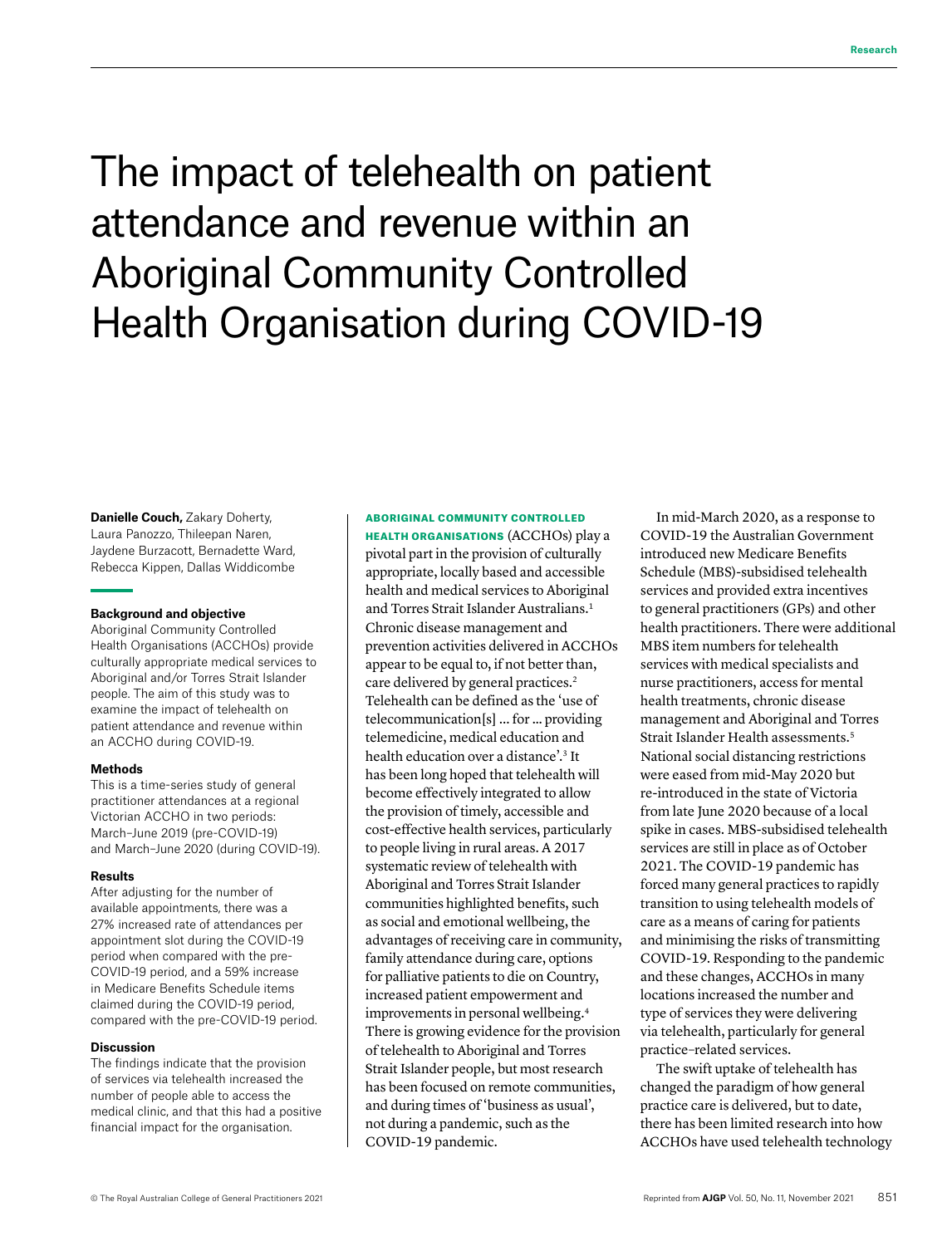and any impacts on patient attendance during COVID-19. The rapidly changing legislative and regulatory environment surrounding telehealth warrants further investigation of this modality of delivering healthcare in ACCHOs.

The aim of this study was to examine the impact of telehealth on patient attendance and revenue within a regional ACCHO during COVID-19.

# **Methods**

# **Study concept and design**

In line with self-determination and data sovereignty,<sup>6,7</sup> this project was developed and led by a regional ACCHO, Bendigo & District Aboriginal Co-operative (BDAC). Founded in 2001, BDAC is based in Bendigo, Victoria, and is the only ACCHO providing services across Dja Dja Wurrung Country. Services are embedded in a comprehensive and integrated model of primary healthcare,<sup>8</sup> informed by a social and cultural determinants framework,<sup>9</sup> and specifically designed to meet the needs of Aboriginal and/or Torres Strait Islander people in the area.

A time-series study was used to examine all general practice clinic attendances at BDAC during two distinct periods: 1 March – 30 June 2019 (pre-COVID-19) and 1 March – 30 June 2020 (during COVID-19).

# **Study setting**

Approximately 1450 patients access BDAC's medical clinic annually. In 2019, BDAC had two full-time equivalent GPs and one sessional GP. In February 2020, this expanded to include an additional part-time general practice registrar. The introduction of telehealth via telephone and video calls was among the many changes BDAC made in response to the COVID-19 pandemic, including stricter social distancing protocols and allowing community members to be on site at certain times. Most telehealth appointments were by telephone, consistent with telehealth uptake across general practice more generally.10 There were minimal costs associated with the change as the HealthDirect telehealth platform was free, $11$  and no extra staff were hired to support telehealth specifically. There were some small additional costs in terms of hardware upgrades (eg dual monitors, camera and speakers), but these were included in the organisation's wider facilities and assets expenses, as the whole organisation was moving to supporting remote access and work-from-home options in response to the pandemic.

# **Data source**

Attendance data were sourced from an internal BDAC database. For each weekday of the study period, a summary of the claimed MBS item numbers was recorded. Weekends and public holidays were not included as the clinic is not open on those days. Data on the number of appointments (a 20-minute appointment slot) available for bookings on each day were also extracted.

# **Variables**

MBS items were first examined by day and GP, and then aggregated into daily summary data. Items for 'standard' attendances were the focus of this work. Standard attendances were defined as face-to-face or telehealth appointments that were general in nature. Each MBS item code was assumed to correspond with a single unique attendance. Specific MBS items for mental health consults, procedures, facility visits or GP management plans were not included. Further information regarding categorisation of MBS items is available in Appendix 1 (available online only). Non-attended appointments were excluded as there was no MBS item claimed for these.

#### **Outcomes**

The primary outcome was the attendance rate per available appointment during each time period. The secondary outcome was the revenue generated per appointment in each time period.

# **Statistical analysis**

To control for staffing changes and a difference in the number of days the clinic was open between the 2019 and 2020 data periods, the number of attendances (as defined by an MBS code) in each

category were divided by the number of appointment slots available in the relevant week. This resulted in a rate of attendance per appointment slot being calculated for each month. Revenue amounts were calculated by using the MBS website to identify the rebate value for each code in Australian dollars. To facilitate comparison, 2020 values were used.12

Negative binomial regression was used to assess any significant change in the number of attendances per appointment slot per month. This regression method determines what the average change in the rate (attendances per appointment slot) was per unit of time (month in this study), and if such a change was significant. A P value of <0.05 was deemed statistically significant. All analyses were conducted using R version 4.0.2.13

The project was approved by the Monash University Human Research Ethics Committee (ID: 26526). The database did not include any identifying patient information.

### **Results**

During the pre-COVID-19 (2019) and COVID-19 (2020) periods, the clinic was open for 86 and 87 days, respectively. As a result of lower staff numbers, there were fewer available appointment slots offered during the pre-COVID-19 period when compared with the COVID-19 period (3348, compared with 4186).

A total of 1750 MBS standard items were claimed for attendances during the pre-COVID-19 period, while 2783 were claimed during the COVID-19 period, representing a 59% increase (Figure 1).

The rate of standard attendances per appointment slot increased from 0.52 in the pre-COVID-19 period to 0.66 in the COVID-19 period – an overall 27% increase. The increase per month was 5.5% (95% confidence interval: 4, 7; *P* <0.001). During the COVID-19 period, 44% of standard attendances were conducted via telehealth, compared with no standard attendances conducted via telehealth in the pre-COVID-19 period.

Clinic revenue from MBS billings also increased between the periods. Revenue increased by 17%, with \$26.4 generated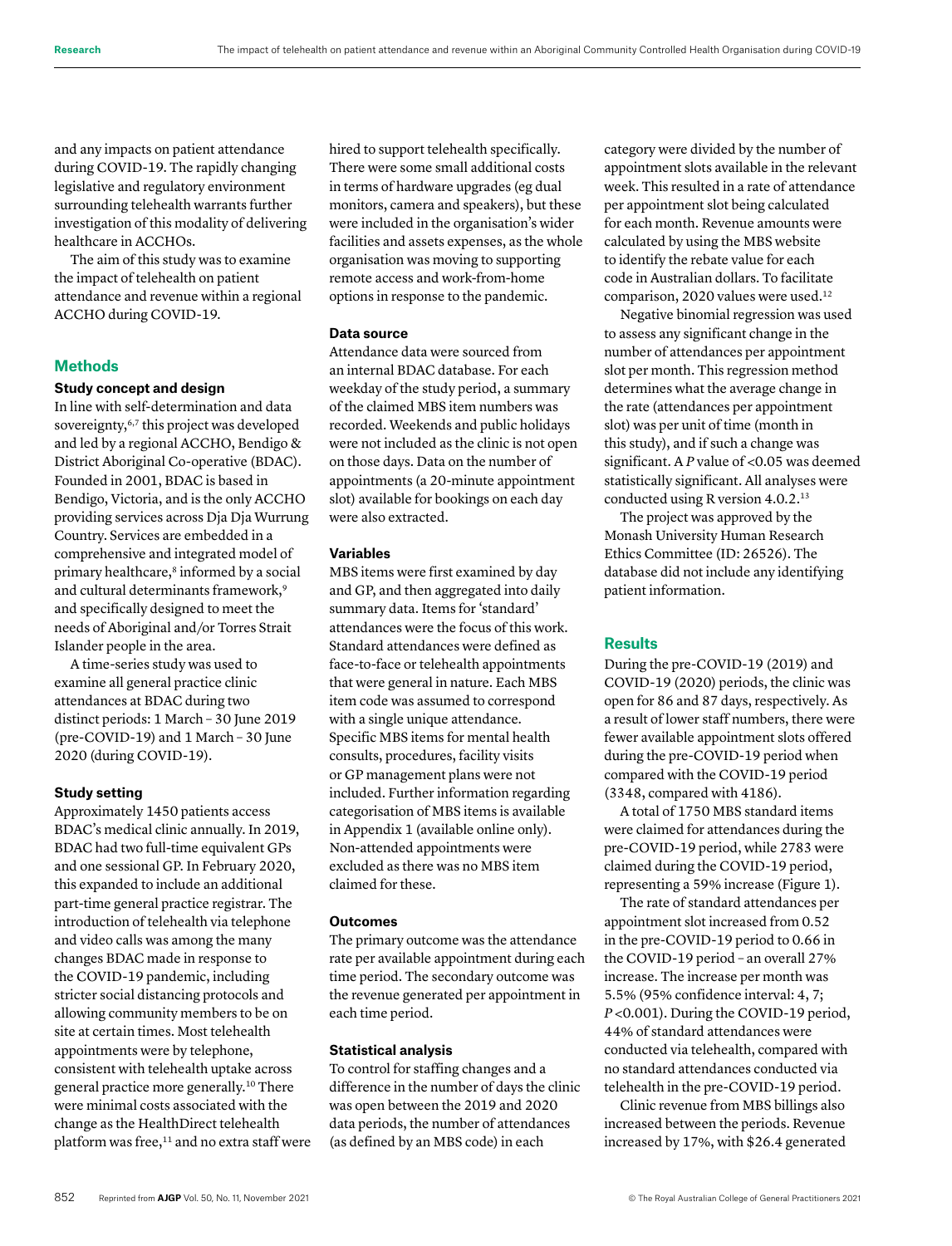per appointment slot in the pre-COVID-19 period, compared with \$30.8 generated during the COVID-19 period (Figure 2).

# **Discussion**

Regular access to primary care is imperative for improving health outcomes and supporting health equity, $14$  and ACCHOs play a key part in the provision of this care to Aboriginal and/or Torres Strait Islander people in Australia.<sup>2</sup> While the use of telehealth in ACCHOs is not new, COVID-19 has forced the large-scale adoption of this technology. This study examined telehealth attendance and revenue in a regional Victorian ACCHO during COVID-19.

Prior to COVID-19, no standard appointments at BDAC were conducted via telehealth, whereas during the COVID-19 period, 44% of standard attendances were conducted via telehealth. During the COVID-19 period, there was a 27% increase in the rate of attendances

per appointment slot, which can be interpreted as each available booking slot was occupied with an attendance 27% more often in the COVID-19 period. This suggests that the provision of services via telehealth increased the number of people able to access the clinic and medical services.

Given the well-known health 'gap' experienced by Aboriginal and Torres Strait Islander people, alternative forms of providing access to primary care, such as telehealth, may provide an important opportunity for addressing the gap and for ensuring primary care is available to communities who may be harder to reach.<sup>15</sup> This is consistent with other evidence highlighting the beneficial impacts of telehealth on the provision of health services and different models of care.<sup>16,17</sup>

ACCHOs are increasingly under pressure to be financially 'sustainable' and are encouraged to diversify income streams while still providing quality care to patients. The results of the present study found an increase in revenue of 17% per appointment slot during the COVID-19 period, indicating that the provision of services via telehealth had a positive financial impact for the organisation. There were some minimal one-off costs to set up telehealth delivery, which the organisation absorbed as part of its wider asset upgrades required in response to COVID-19.

An ongoing opportunity to deliver some services via telehealth may offer income diversification opportunities for ACCHOs. It is common for ACCHOs to support patients with greater and increased complexity of care needs, and ACCHO GPs also manage a larger number of problems per consultation,<sup>18</sup> with this work not appropriately or sufficiently rewarded within the current time-based MBS structure. It is well known that mainstream programs, such as the MBS, fail to adequately cater for Aboriginal and Torres Strait Islander people, and quantifying the economic value



**Figure 1.** Claims per appointment slot by month, with stratification by whether appointment was done via telehealth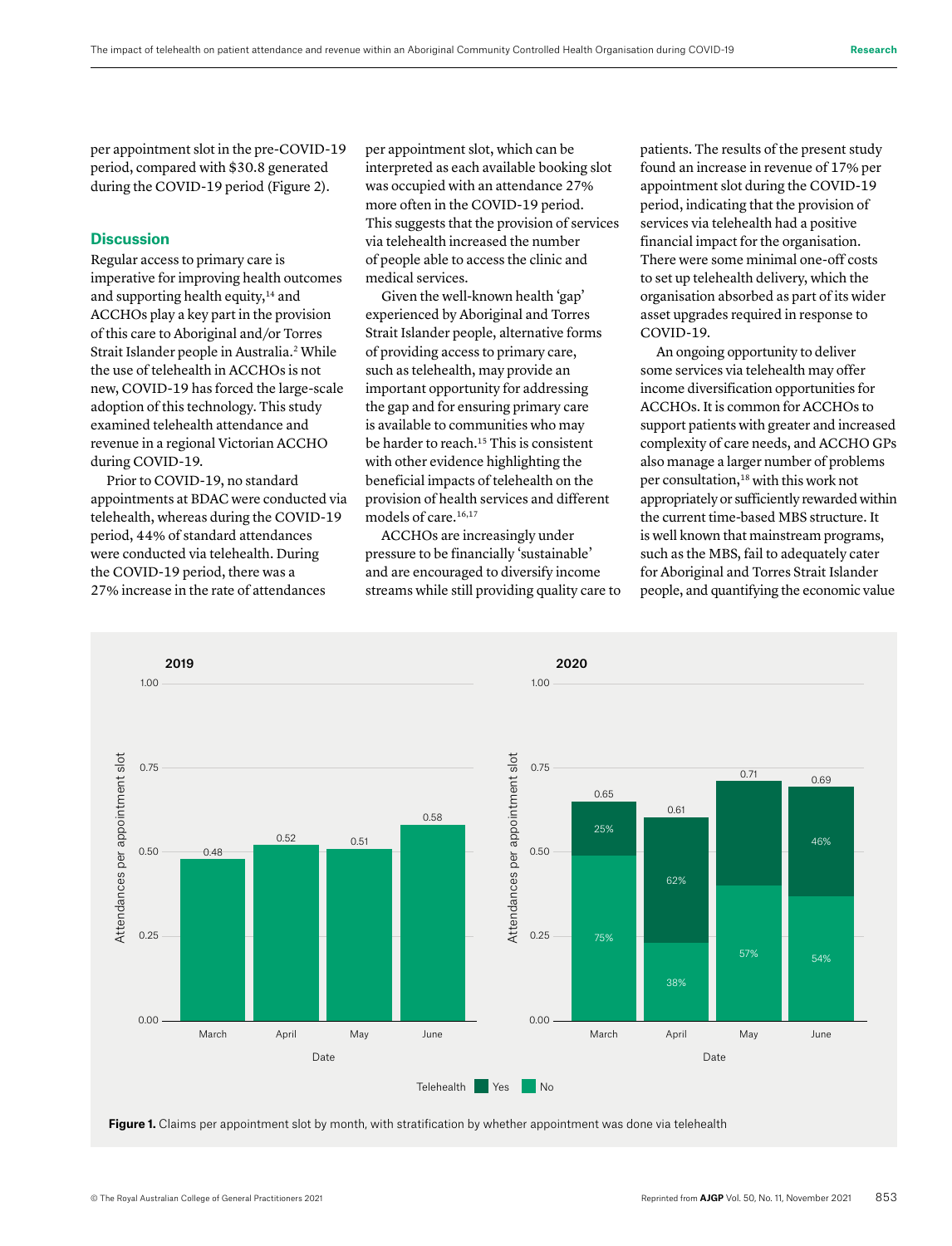of ACCHOs is difficult.19 The 20-minute appointment slots that BDAC provides for patients are not a financially viable model of practising general practice under the current MBS payment structure but are required and appropriate because of the aforementioned factors. The continuation of the telehealth MBS items introduced in March 2020 beyond COVID-19 would provide an opportunity to continue to fund the care ACCHOs provide in supporting patients with greater needs, which is often not replicated in mainstream practices.

A limitation of this study is the small sample size and the focus on only standard appointments. The small sample size restricted the ability to investigate changes in other appointment types (the excluded appointment types were facility visits, GP management plans, mental health and procedures). Additionally, correlation over time does not necessarily imply causation, although the statistical association is indicative that the introduction of new telehealth services resulted in increased attendances and income.

Future research should investigate clinical outcomes associated with increased patient attendance at clinics, and the perceptions and experiences

of Aboriginal and Torres Strait Islander patients and ACCHO GPs in relation to the benefits and challenges of medical care provision via telehealth.

# **Conclusion**

Rapid implementation of telehealth within a regional Victorian ACCHO was associated with a significant increase in standard attendances at the medical clinic and increased practice income. The ongoing availability of telehealth consultations continuing in an unrestricted manner for ACCHOs beyond COVID-19 is an important adjunct to holistic general practice and comprehensive primary care that ACCHOs provide, and will serve to aid with continuity of care and improvement of access to primary healthcare services.

#### **Authors**

Danielle Couch PhD, Strategic Projects/Policy Adviser, Bendigo & District Aboriginal Co-operative, Bendigo, Vic; Adjunct Research Fellow, School of Rural Health, Monash University, Bendigo, Vic Zakary Doherty BMedSc (Hons), MD, Research Fellow, School of Rural Health, Monash University, Bendigo, Vic

Laura Panozzo BMedSc (Hons), MD, Research Fellow, School of Rural Health, Monash University, Bendigo, Vic

Thileepan Naren MBBS, MHM, MPH, FACRRM, FRACGP, GAICD, General Practitioner, Bendigo & District Aboriginal Co-operative, Bendigo, Vic Jaydene Burzacott, Aboriginal Health Practitioner/ Clinical Team Leader, Bendigo & District Aboriginal Co-operative, Bendigo, Vic

Bernadette Ward PhD, Associate Professor, School of Rural Health, Monash University, Bendigo, Vic Rebecca Kippen PhD, Associate Professor of

Demography, School of Rural Health, Monash University, Bendigo, Vic

Dallas Widdicombe BSW, Executive Director, Bendigo & District Aboriginal Co-operative, Bendigo, Vic

Competing interests: DC is an employee of Bendigo & District Aboriginal Co-operative, the study site. They had input into study design and development and manuscript preparation, but to minimise perceived conflict or influence, did not analyse the data. DC is also employed as a casual researcher by General Practice Supervisors Australia. RK reports grants from General Practice Supervisors Australia, the Avant Foundation, The Royal Australian College of General Practitioners and the Medical Research Future Fund, all outside the submitted work.

#### Funding: None.

Provenance and peer review: Not commissioned, externally peer reviewed.

#### Correspondence to:

danielle.couch@bdac.com.au

#### **Acknowledgements**

The authors acknowledge the ongoing sovereignty of Aboriginal and Torres Strait Islander Peoples across our lands, and pay their respect to Elders, past and present, and emerging. The authors would like to thank their patients at Bendigo & District Aboriginal Co-operative who continued to seek care from them during COVID-19 and readily took to telehealth.



**Figure 2.** Revenue per appointment slot by month